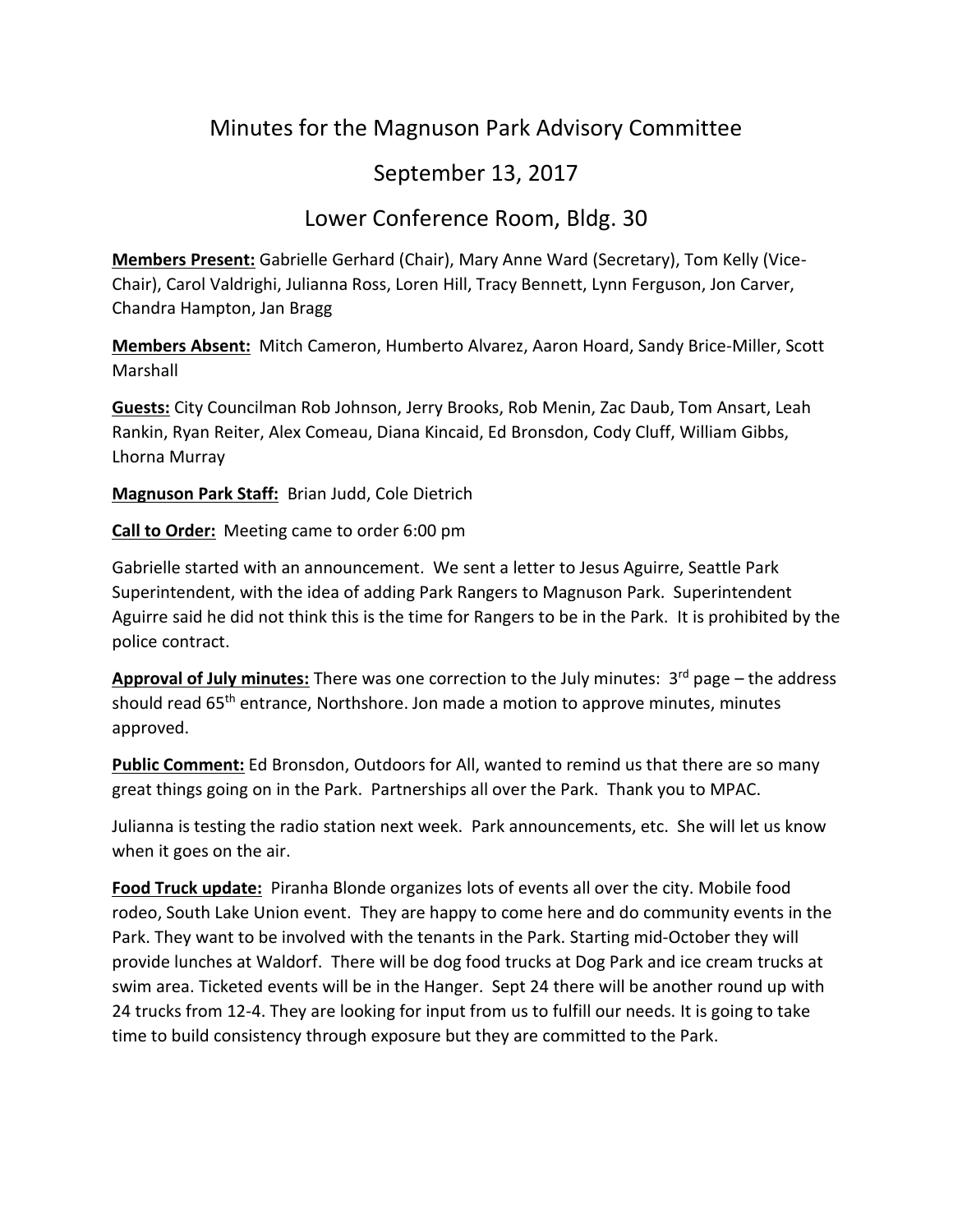Question: Can you speak to how much food trucks are contributing carbon to the environment. Jerry is very careful about the types of generators the trucks use. Use shore power whenever possible.

Ed attended the Food Rodeo a couple of weeks ago and he thought it was terrific. Great to see a mix of people doing different things and the number of families and kids.

**Restaurant Update:** Cole spoke about the RFP for a Restaurant. Cody Cluff spoke about the creation of Magnuson Café and Brewery. Their company has another site at South Lake Union. They will be keeping historic aspects that are in the building. Mollusk brewing is their brew mixture. The café should be a local community place with some distribution but want to stay small. Their motto is to have great food and better beer. The plan includes building out a community deck, open 365 days, garage doors that open to the inside. It will be about 2,000 sq. ft. They will do events that can be fund raisers for organizations, and they sponsor youth leagues.

Hours of operation: there is seasonality, open for lunch first, brunch on the weekends. How late will be open depends on season.

How does this impact Waldorf? Beer in the afternoon.

Tracy Bennett, Head of School for Waldorf, introduced herself. From the perspective of the park and the school more people around is good. Much education is much hands-on at the schools so there might be ways to partner. She asked about a hoppy smell potential in the school. Cody stated that the South Lake Union there is no brew smell. Chandra said she is super excited and that they have many food workers in their families. Cody will need to hire people that live in the Park when possible as public benefit.

Attached please see the poster and power point presentation.

**Update on Cyclocross:** Zach Daub- Event Director of Cyclocross, spoke about the bike event October 15 located on the eastern shore, near kite hill. The expectation is about 800-1,000 people will attend. There will be more notification pre and post event. They have 2 new requirements this year- (1.) 2 weeks before talks about what will happen and (2.) that the Parks is knowledgeable about the event. They stated that they are working with the gardener and parks to repair the space after the event. Parking will be along lake shore. He answered questions about how to participate and access to underserved populations. Question about protected areas – they will mitigate this with better signage. They would like feedback on signage being posted before one week before the event and to improve communication.

Tom Kelly mentioned that in the past riders have ridden in places they don't belong. And that the remediation in the past have replaced seeds with the wrong kind. So be sure to put the correct seeds in the space you remediate.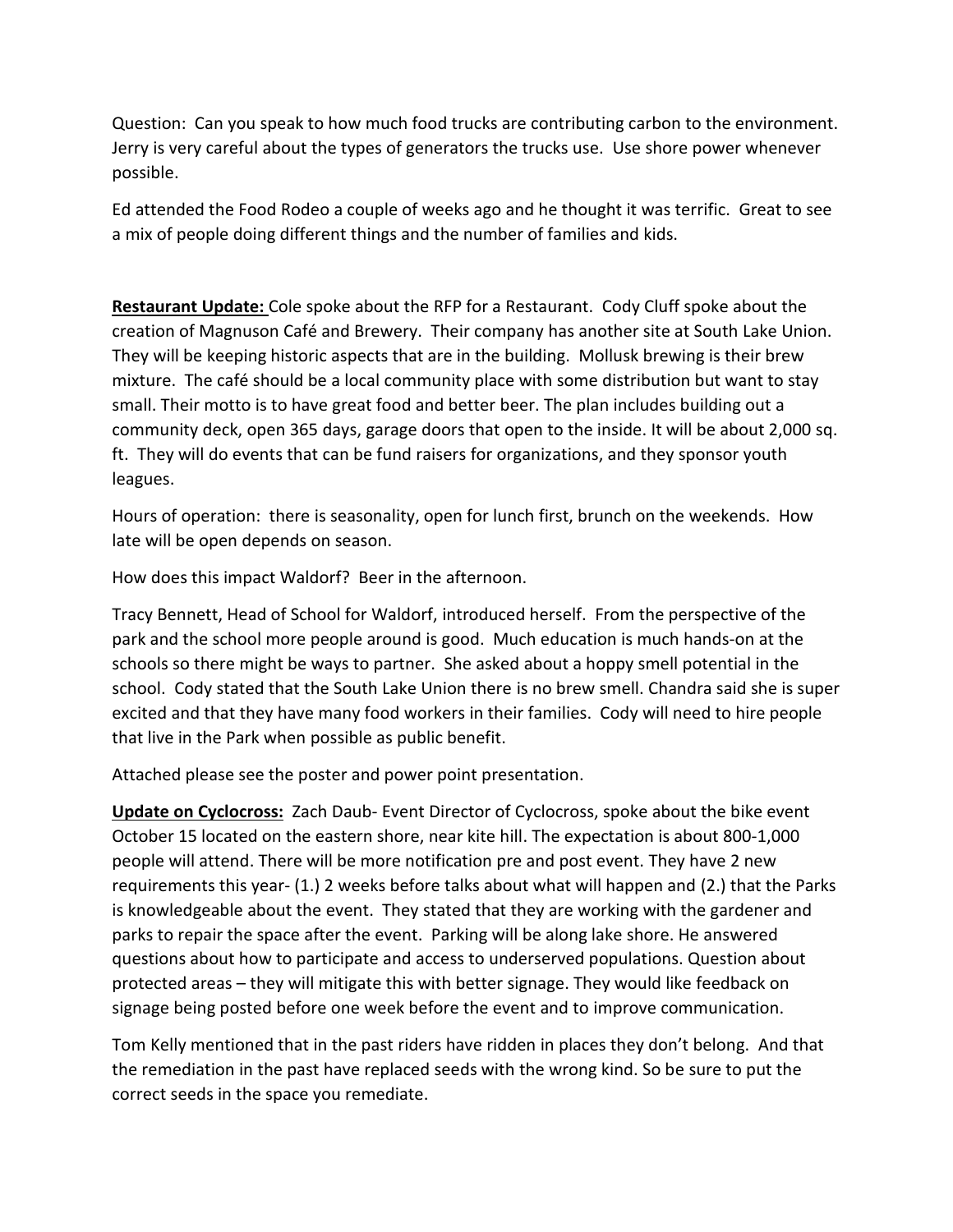**Celebration of Aviation History at Sand Point:** Lynn presented information about the celebration of aviation history at Sand Point. Her committee spent the first 10 years saving buildings. Now they are trying to draw people to the Park to understand what a treasure Magnuson is. The event will be October 15 from 10-4. This is a way to inform the public.

Attached please find Lynn's poster.

**Update on Sand Point School Sports Coordinator**: Chandra reported that Sand Point PTA is looking to hire a sports coordinator. It will be a part time job - to get kids involved in team sports. The coordinator will focus on getting the kids registered, get kids to practice, get to know the coaches and get the kids to the games. The more scholarships and opportunities the better for the kids. She will send out the job information when she gets it. Jon Carver is with the soccer club – they provide scholarships for everyone who asks- transportation has been an issue in the past but he would like to help find a way to help.

**Update on the SPR 2017 Parks and Open Space Plan:** Loren presented a SPR 2017 Park and Open Space Plan summary. It is an overview of all parks, asset management plan, but it doesn't address regional parks. Loren thinks it is a good idea to promote Magnuson, budget is coming in and he doesn't see a lot for Magnuson. Fix it first is their theme – but Magnuson isn't really getting much. Loren will write a letter to City Council to promote MP. He will send it out to the group to add our names. Gabrielle would like to see the draft first then address it at the next meeting. Tom feels that it is a great document but he is not sure the priority of facilities are in the right order. Loren will include a 5-6 questionnaire to send to candidates for City Council to see if we can elevate the conversation about Magnuson.

**Update on the Community Center:** Carol reported that the feasibility study is done for the Community Center. It suggested that it would require 1.8 million. Carol does not think that is enough as the kitchen is too small and it would not be brought up to ADA standards.

**Directors Report:** Attach please find Brian's documents- Safety enhancements have paid off as in spite of unfortunate incidents this summer crime is low in the park. One of the highlights is the new lighting at Bldg. 11. SPD will be at Friday night events at Community Center. Lhorna and Carl Fields will put together a stakeholders group together that can choose one project a year to connect the park. This group will also be able to mobilize if there is an issue.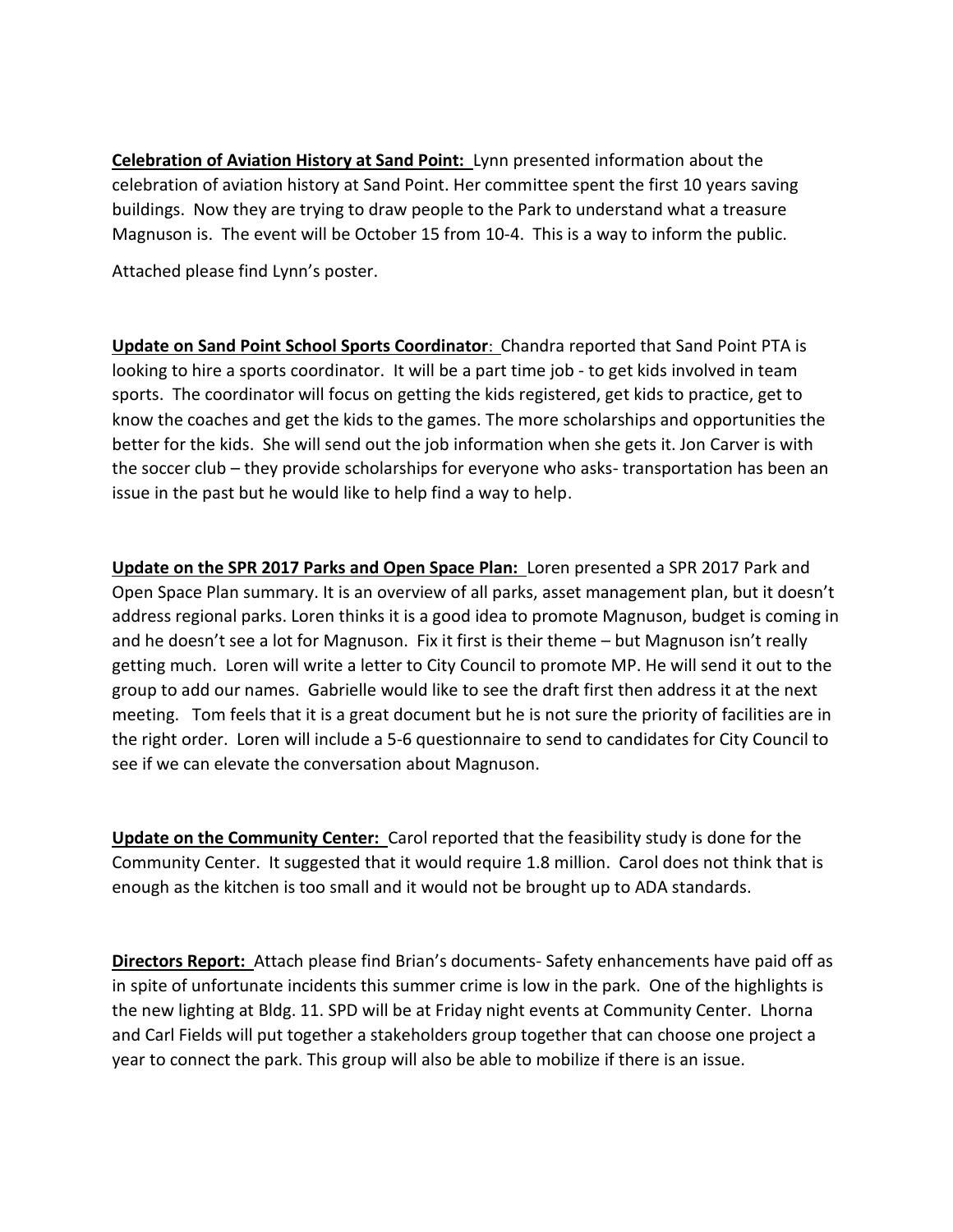Carol wants the space on the west side of the Community Center cleared of foliage to make the sight line much clearer. Brian announced that work has already begun on this. Tom suggests that you get the stakeholders really involved in the safety. It would be great if Bldg. 30 could see out their windows. Thanks for getting bollards on Lakeshore. Parks will keep the gate and the bollards.

The second document addresses the many requests to highlight public benefits. Reduced Costs Program Available in Magnuson Park does that. We want this to be available to those who live in the Park so they can take advantage of the programs. He has distributed to it MPAC but is looking for us to spread the word. Send edits. It will be on the website for Magnuson Park.

Brain has had some interesting conversations with key City Council partners. Deborah Juarez is asking really great questions about public benefit. It is an evolving conversation. Brian will report more when he has more information.

## **City Councilman Rob Johnson- Route 62 Update:** Attached please find the documents.

He wanted to talk about Route 62 and funding for Community Center. But he was open to questions about how the city is running. After a full explanation of how the process will work he moved on to funding for the Community Center.

The budget process will allow City to put money into the Community Center. He feels 2-2.5 million is need. He has been working to put it on the 2017-18 budget. He presumes they still have county and state money. This also includes a pathway to help Lake City Community Center.

There are currently additional temporary staff at the Community Center. He sees a path to make those staff members permanent. Overall costs is about 350,000 dollars. This is the second highest priority. Security funds were supposed to be signed last week. It is to increase more security on nights and weekends.

He is also looking at funding for Solid Ground. Lhandra gave a list of where the funding should be spent but hasn't heard back from City Council. Rob will try to get an answer. There are job openings at Brietler and Magnuson Park housing.

Since Route 62 started in March of last year it hasn't served the same route on nights or weekends. On weekends turns right on 35<sup>th</sup> instead of NOAA and the Park which then has people on 35<sup>th</sup> and far away from where they thought they would be. They have been working on a solution – route during day will serve NOAA. Nights and weekends will stop on  $74<sup>th</sup>$  then go in 74<sup>th</sup> to 62 to 65<sup>th</sup>. This will require some parking loss on 62<sup>nd</sup>. He was asked about the striping for the parking spaces at 65<sup>th</sup> and 62<sup>nd</sup> and Brietler. It has been on the list since June but he is not sure that SDOT will come to stripe before the rainy season.